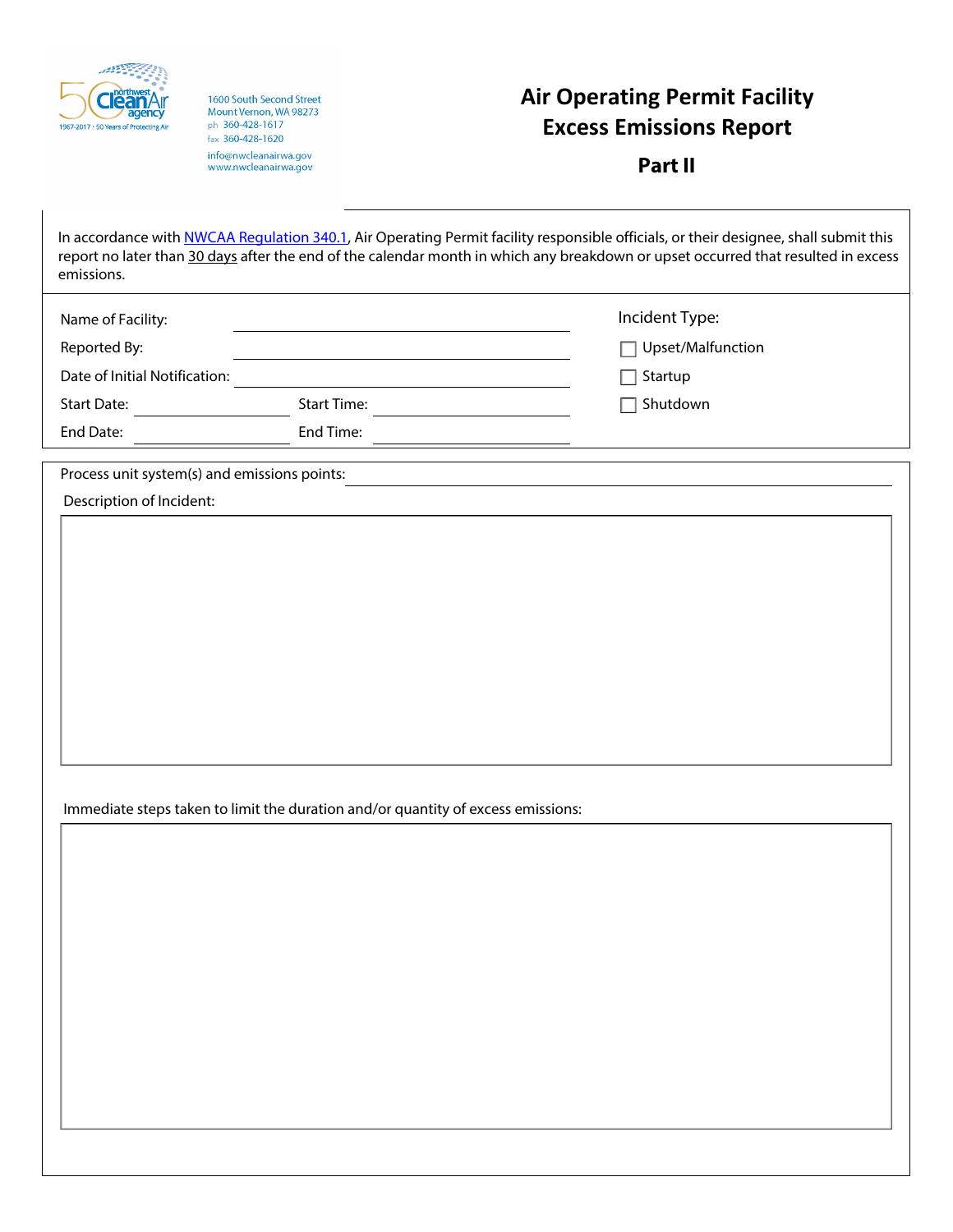|                                                   | Applicable air operating permit term no.(s):                                            |                                                                                                                 |
|---------------------------------------------------|-----------------------------------------------------------------------------------------|-----------------------------------------------------------------------------------------------------------------|
|                                                   | Estimated Excess Emissions: (include all calculations as attachments)                   |                                                                                                                 |
| Pollutant(s)                                      | Pounds (estimate)                                                                       | The incident was the result of the following (check all that apply)                                             |
| CO<br>$\overline{\phantom{0}}$<br>SO <sub>2</sub> | lb.<br>lb.                                                                              | Scheduled equipment startup<br>Scheduled equipment shutdown<br>Poor or inadequate design                        |
| <b>NOx</b><br>Opacity<br>Other                    | lb.<br>lb.                                                                              | Careless, poor, or inadequate operation<br>Poor or inadequate maintenance<br>A reasonably preventable condition |
| No                                                | Did the facility receive any complaints from the public?<br>Yes (provide details below) |                                                                                                                 |
| $\operatorname{\mathsf{No}}$<br>П                 | Yes (provide details below)                                                             | Did the incident result in the violation of an ambient air quality standard?                                    |
|                                                   |                                                                                         |                                                                                                                 |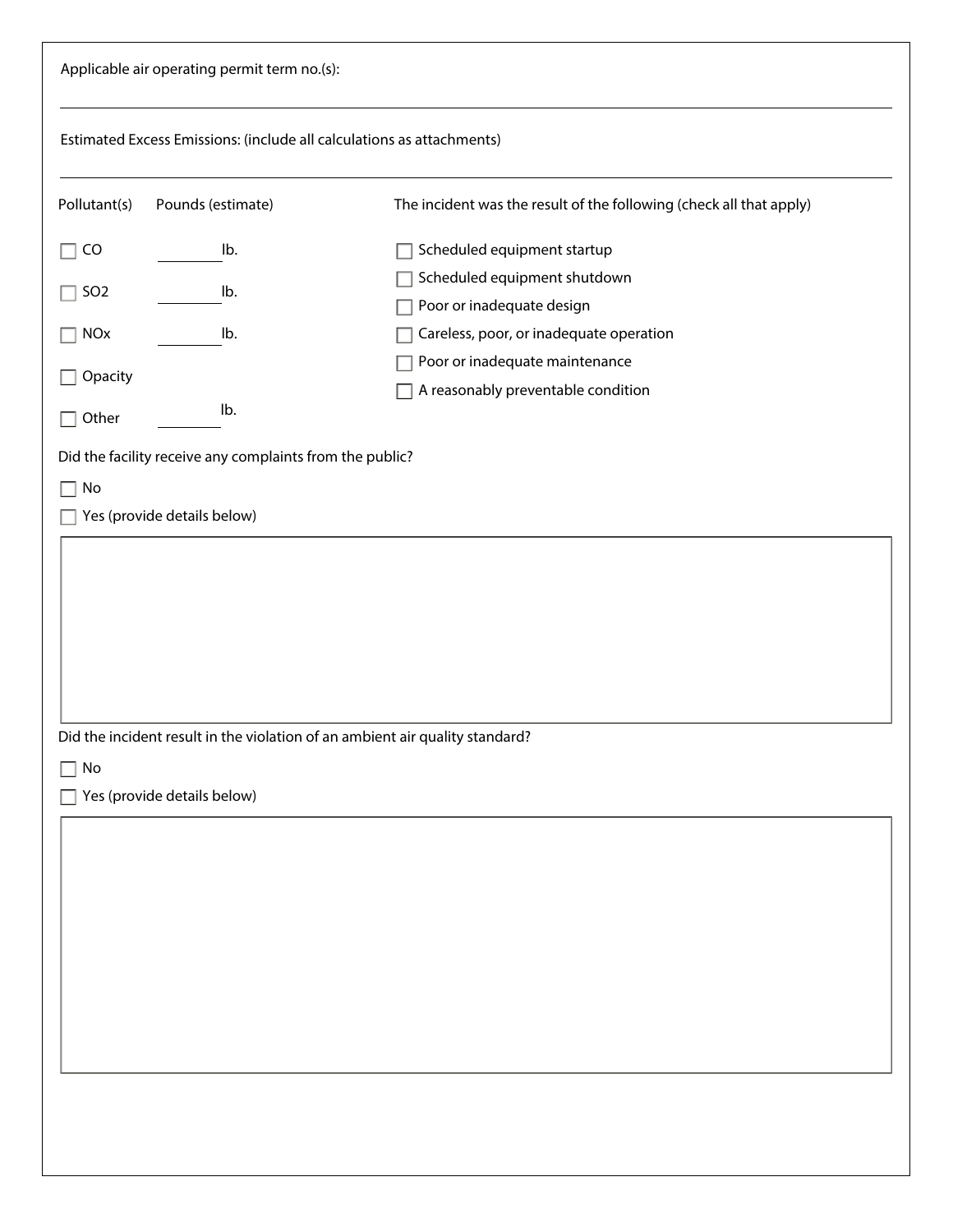(*The retention of records of all required monitoring data and support information shall be kept for a period of five years from the date of the report as per the WAC regulations (173-401-615)*)

Root and other contributing causes of incident:

 $\Box$  Identified for the first time

 $\Box$  Identified as a recurrence (explain previous incident(s) below - provide dates)

Are the emissions from the incident exempted by the NSPS or NESHAP "malfunction" definitions below?

 $\Box$  No

 $\Box$  Yes (describe below)

*Definition of NSPS "Malfunction": Any sudden, infrequent, and not reasonably preventable failure of air pollutions control equipment, process equipment, or failure of a precess to operate in a normal or usual manner.. Failures that are caused in part by poor maintenance or careless operation are not malfunctions. 40 CFR 60.2*

*Definition of NESHAP "Malfunction": Any sudden, infrequent, and not reasonably preventable failure of air pollution control and monitoring equipment, process equipment, or a process to operate in a normal or usual manner which causes, or has the potential to cause, the emissions limitations in an applicable standard to be exceeded. Failures that are caused in part by poor maintenance or careless operation are not malfunctions. 40 CFR 63.2*